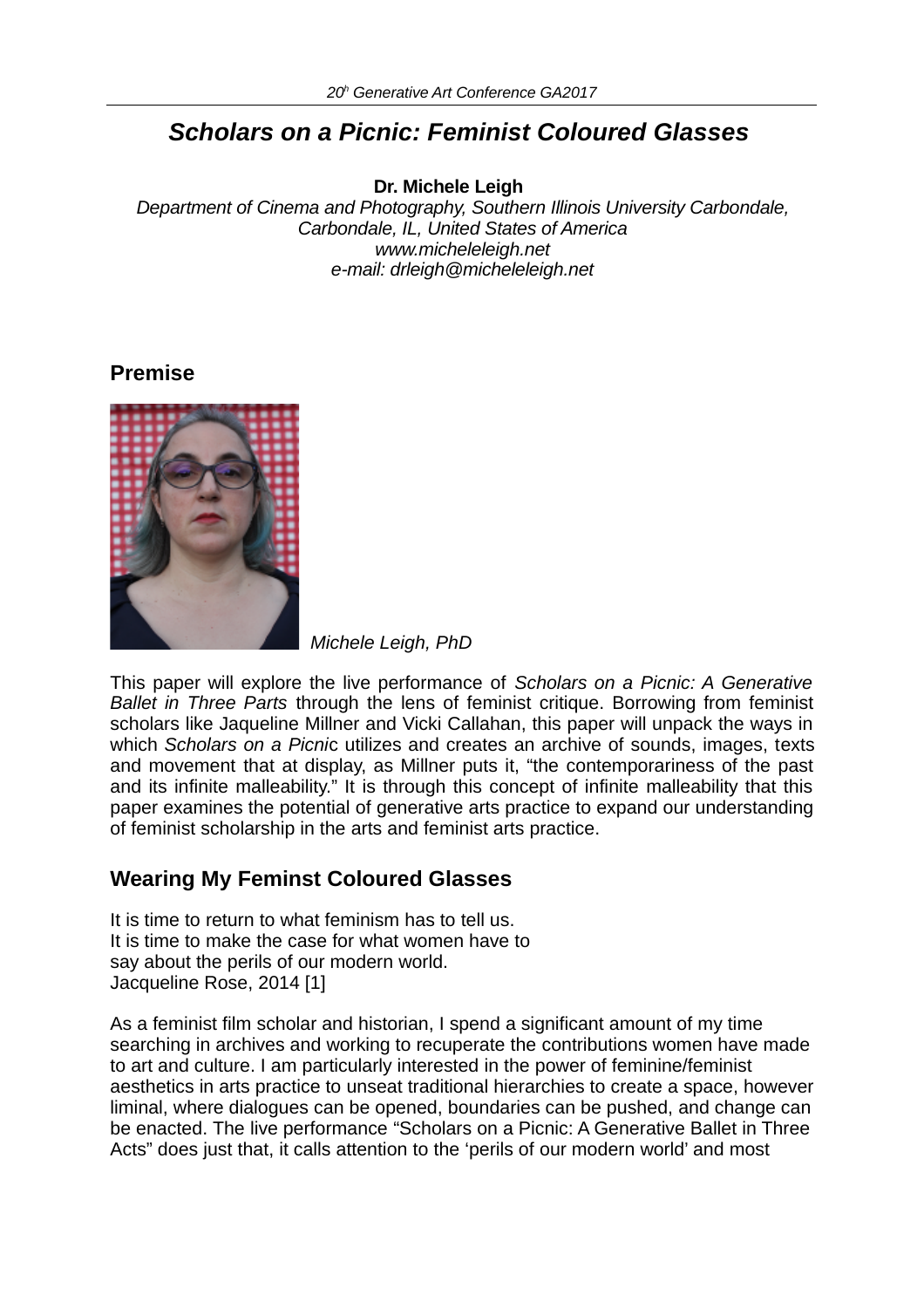importantly, it creates a space for dialogue and potential for change.

"Scholars on a Picnic" is a collaborative event between myself, the feminist historian and my fellow performers, Robert Spahr, the  $21<sup>st</sup>$  century dadaist and Jay Needham, the ecological composer. Our scholarly/artistic voices come together, sometimes in opposition to each other and sometimes in harmony, in a generative ballet that both evokes the past (the Bauhaus Triadic Ballet, Ballet Mecanique, and Meyerhold's biomechanical theatre) and promises a new type of experience for the  $21<sup>st</sup>$  century. The ballet can be understood in two ways; 1) in relation to the underlying games of Risk and the World game, and 2) in relation to the archive that it utilizes and generates.

### **Game Play and History**

The underlying premise of the ballet, the story as it were, is based loosely on two important games developed in the middle of the 20<sup>th</sup> century: the game of *Risk* developed in the late 1950s by French writer/filmmaker Albert Lamorisse (perhaps best known for his award winning 1956 short film, *The Red Balloon*); and the *World Game* developed by American architect/designer/inventor, Buckminster Fuller in 1961. Each of the act is occupied with one of the games and is underpinned by historical connections and the rules of the individual games.

The first act is centered on Risk and is marked by the development of nation states, the growth of the military industrial complex, the rise in global power, the consolidation of wealth in the hands of the few, as well as the gradual and systematic disenfranchisement of the working classes. Grounded historically within the  $18<sup>th</sup>$  -  $20<sup>th</sup>$ centuries this period signifies for me a time when female voices were ignored or out right silenced.

The Entr'acte is marked by our present moment in history and is plagued by perpetual war, retrograd politics, economic extremes, fake news, and information overload. This period is cacophonous and chaotic, requiring strong, loud voices to be heard above the din.

The final act returns to the game play of the World Game, which focuses on sharing resources, distributing wealth, protecting the environment, and in general putting the preservation of species, humanity and the planet before material excess. While historically situated in the later part of the  $20<sup>th</sup>$  century, this part of the game play is also forward thinking, and hopeful.

The power in these themes and historical underpinnings is that they too follow the generative prescriptions of the ballet, as well as, the generative aspect of game play itself. Feminist scholar Vicki Callahan notes "… envisioning temporality as a nonlinear, multidirectional flow of information rather than a singular reductive and evolutionary stream of apodictic data" is the key to creating/sharing new modes of understanding. [2] Just as a game will never be played the exact same way more than once, the ballet relies on generative processes and chance to create a historicity that is neither fixed nor linear. "Thus, history should not be seen as a static entity but rather a process of ongoing conversation with the materiality of the moment." [3] The generative aspects of the games and the ballet, allow for a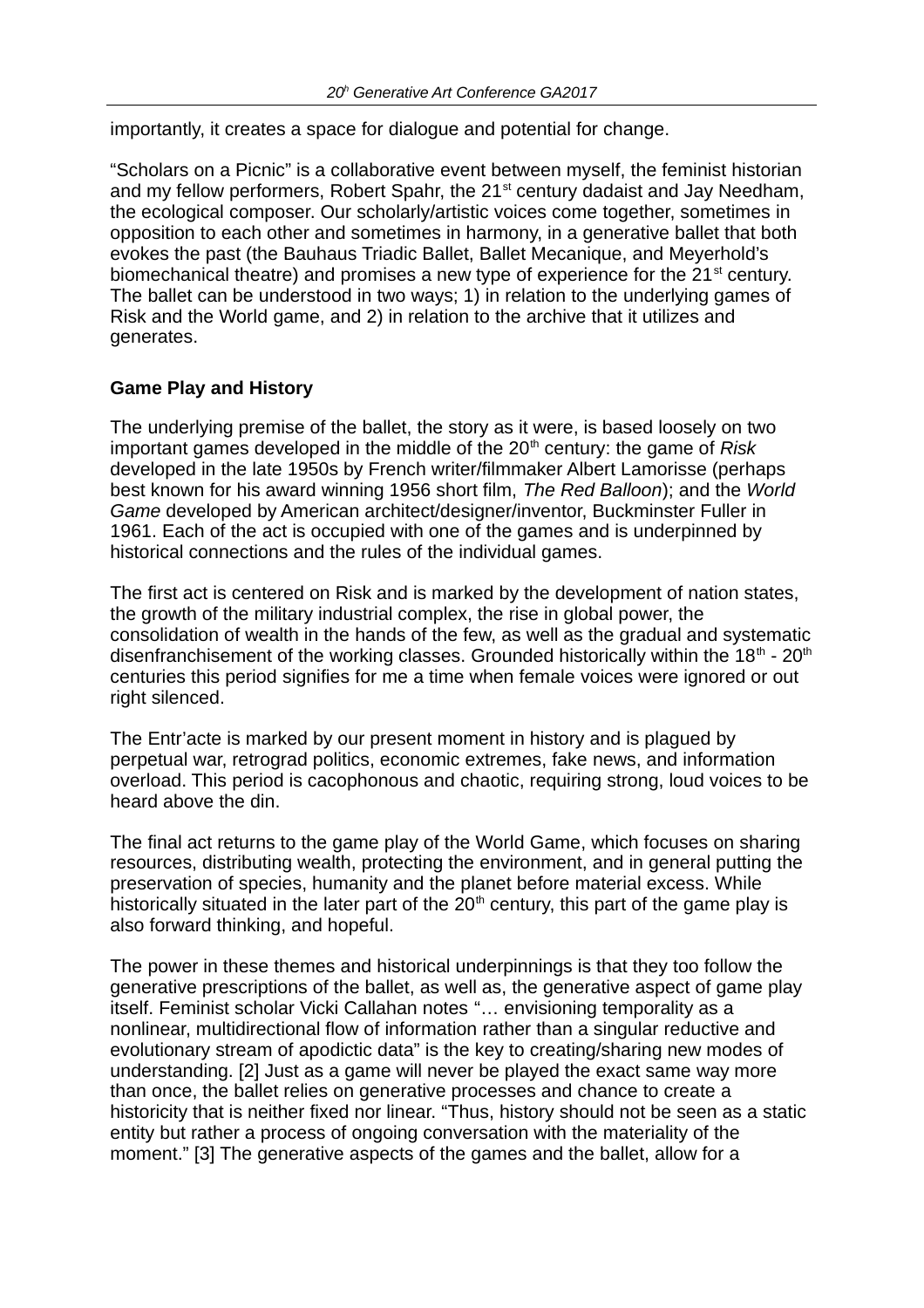dynamic understanding of history that is powerful in its ability to open a space for dialogue.

#### **The Archive Generates the Ballet**

The second key element to understanding the ballet is the concept of the archive. Like Callahan, Jacqueline Millner suggests a skepticism of linear time and she notes that potential for doing history differently lies in the use of the archive, "for the archive insists on the contemporariness of time and its infinite malleability," in other words the archive is an infinitely generative tool. [4] The ballet is comprised of multiple archives, collections of sounds, images, movements and objects that are combined with the computer generated algorithms. The collections/archives generate the movements of the ballet, at the same time that they are generated by the algorithms, they create a continuous feedback loop.

In its ability to generate new material and its maleability, the archive becomes a source of feminist possibility. Each of the characters in the ballet have an archive of sounds which dictate his/her movements. The sounds which dictate my movements come from a variety of sources both personal and inspirational. They include snippets froms music, films and speeches that have in some way impacted my life. For instance, there are clips of dialogue and sound from Vera Chytilova's 1966 film *Daisies*, a film which gives voice to two young women caught in between generational discord during the Prague Spring.

Also included are clips from the activist/feminist punk band, Pussy Riot, these women literally and figuratively put their art and their lives on the line to protest Vladimir Putin and his administration (for which they received two years in prison). Other inspirations sources include works by singers like Aretha Franklin and Annie Lennox, as well as women who have impacted by life as politicians, scolars, feminists, sush as: Shirley Chisholm, Laura Mulvey, bell hook, and Jane Gaines.

My character's archive is comprised of sounds that have meaning to me, to my past, present, and future. As Millner remarks, "the archive occupies the threshold between public and private, a key feminist focus." [5] The conflation of public/private is further conflated in the performative aspect of the ballet, which also combines gestures and movements that are at times both the intimate and personal and at other times public and distant.

Vicki Callahan, notes "The archive becomes in this context not the last edifice standing in a received history, but a dynamic agent of change and a space of becoming." [6] Through is use of game play, generative algorithms and archival sources (personal and public), *Scholar's on a Picnic* illustrates the potential of generative arts practice to to open dialogues, to expand our understanding of feminist scholarship in the arts and feminist arts practice.